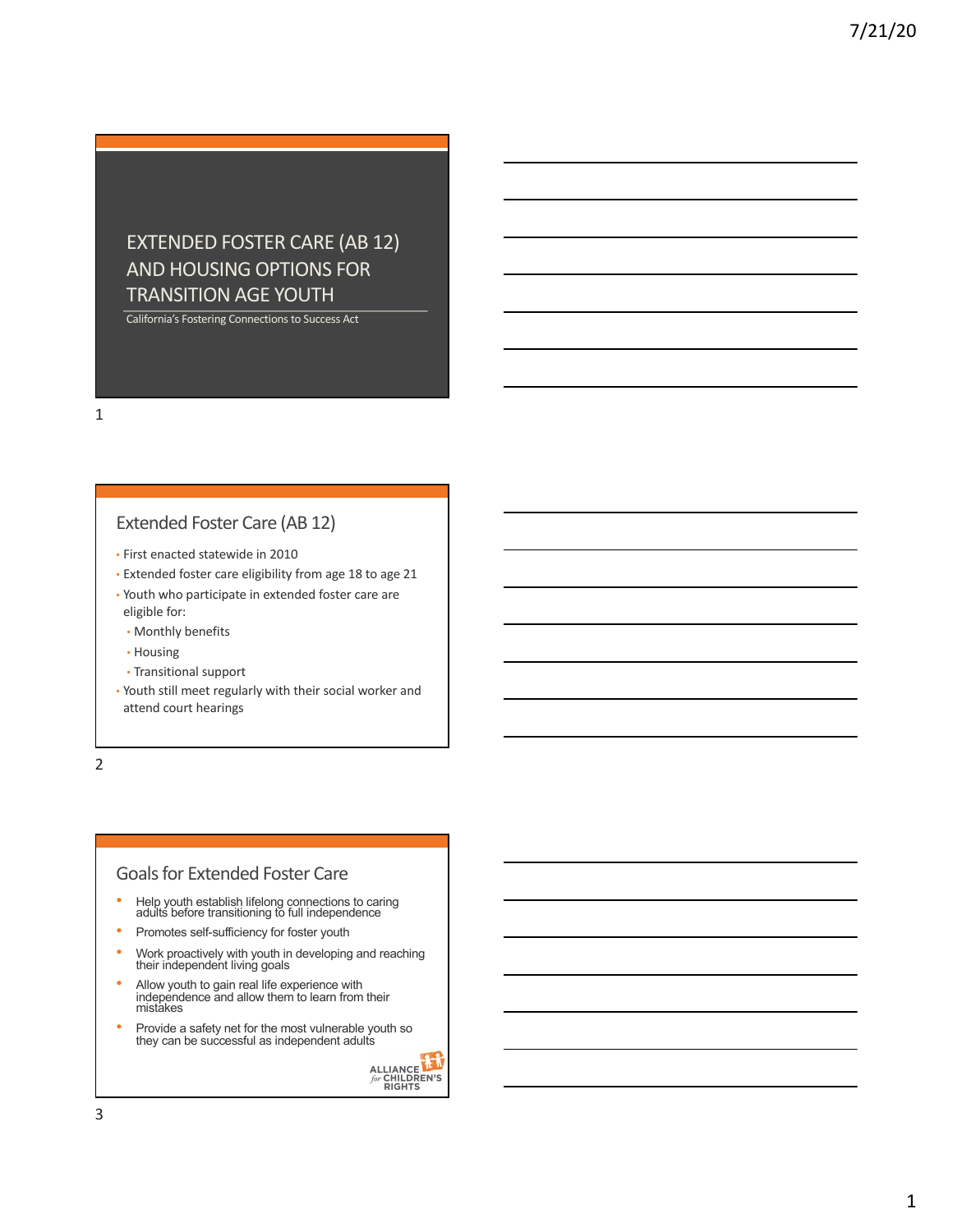## Eligibility Requirements for EFC (AB 12)

- Extended benefits available to foster/probation youth who
	- Have an open court case at age 18 (i.e. order for FC placement) • OR – be eligible under AB2454 – disrupted adoption/guardianship after age 18
	- Satisfy one participation requirement
	- Sign a mutual agreement
	- Agree to meet with Social Worker/Probation Officer
	- Agree to work on transitional independent living skills
	- Live in a licensed or approved setting
	- Have 6 month court review hearings

4

#### Placement at age 18

- A youth's placement when s/he turns 18 is critical to eligibility for extended foster care
- Eligible placements include: foster family home, group home, transitional housing program, or any other placement that is the result of a suitable placement order (including family members)
- Ineligible placements include: home of biological parent, juvenile detention (assuming there is no suitable placement order in effect), or closed case

5

Am I eligible for extended foster care?

- $\cdot$  If I was in a group home on my 18<sup>th</sup> birthday?
- If I was living with my grandmother under suitable placement order from the court on my 18<sup>th</sup> birthday?
- If I was living with my mom on my 18<sup>th</sup> birthday?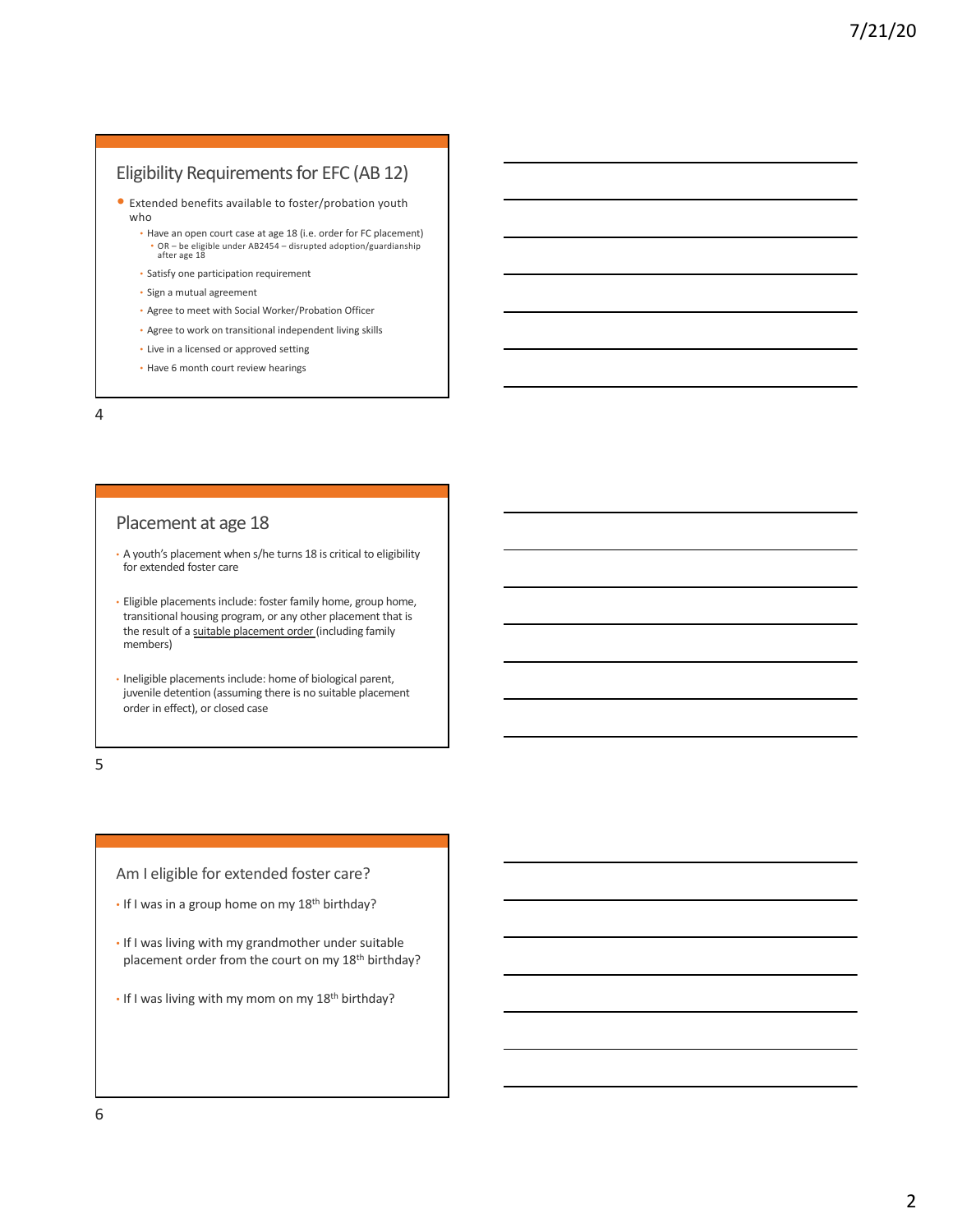#### Participation Requirements: What must a NMD do to receive financial benefits? One of the following:

- 1. Be enrolled in high school or equivalent program
- 2. Be enrolled in college/vocational school
- 3. Work at least 80 hours/month
- 4. Participate in a program/activity that helps you find a job or removes barriers to employment
- 5. Be unable to do one of the above because of a medical or mental health condition

#### 7

#### Important Term - NMD

- NMD = Non Minor Dependent
- Youth who meets eligibility requirements for extended foster care (AB 12)
- "Dependent" because they still have open dependency or probation cases
- Over 18 so they are not minors



8

## Non-Minor Dependent Court

- April 2016: Specialized court created in LA County for all non-minor dependents (youth in extended foster care)
- One law firm (with attorneys and case managers) represent all youth
- One judge hears all cases
- Next Step/TAY Program regularly receives referrals from NMD Court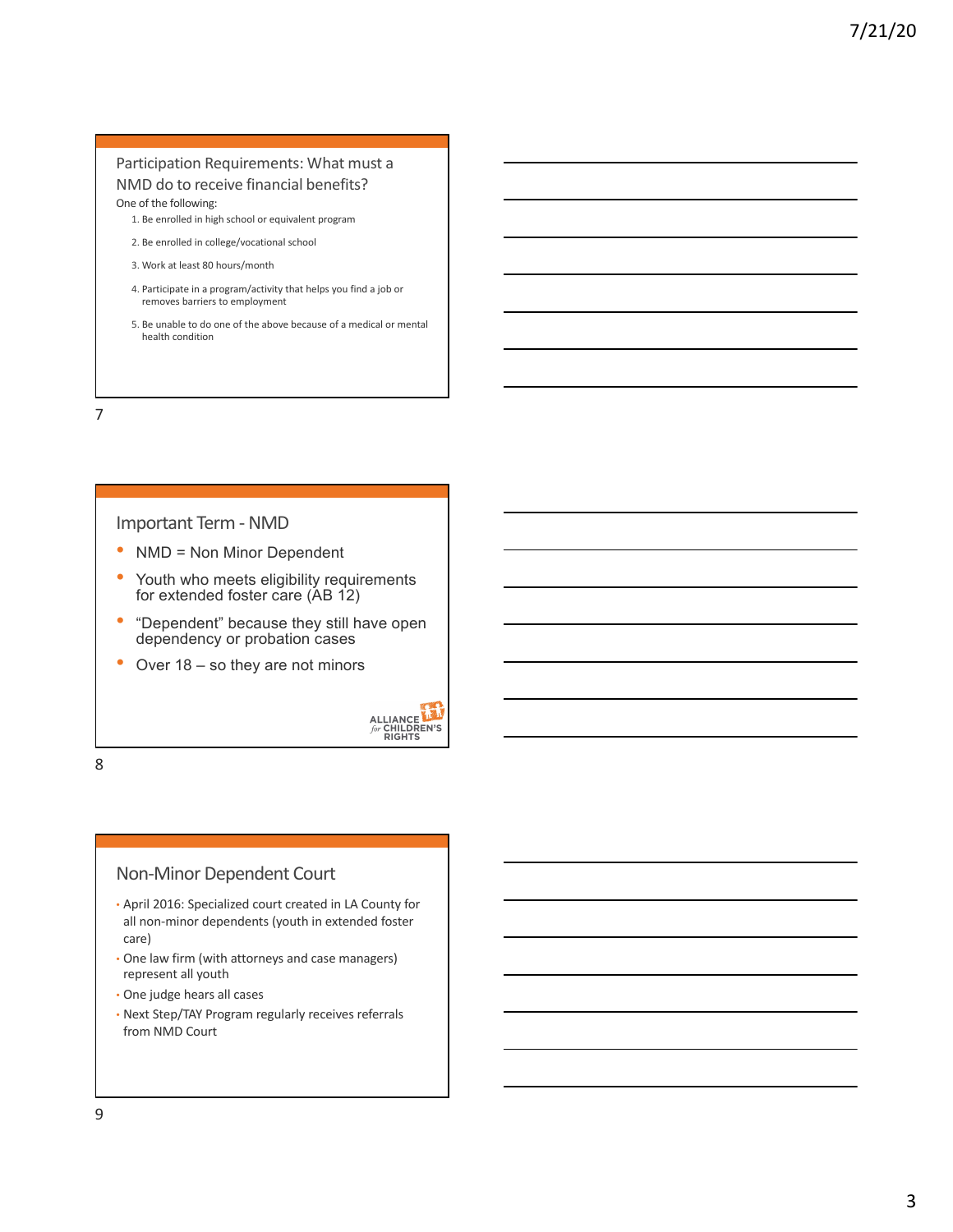#### Youth Involved in the Delinquency System

*Youth involved in the delinquency system can participate in extended foster care under 3 circumstances:*

- Probation youth (wards) over 18 who are under the jurisdiction of the delinquency court with an order for<br>foster care placement on his/her 18<sup>th</sup> birthday – OR
- 2. Probation youth (wards) over 17 years, 5 months who transferred to "transition jurisdiction" and is under transition jurisdiction on his/her 18th birthday OR
- 3. Probation youth who was transferred to dependency system prior to age 18 and has order for foster care placement on his/her 18th birthday

10

#### Placement options under Extended Foster Care

- •**Traditional placement options still available to NMDs**:
	- Foster Home:
	- Approved home of relative or NREFM
	- Home of a Nonrelated Legal Guardian
	- Foster Family Home
	- Certified home of an FFA (includes ITFC)
	- Group Home (with limitations)
	- Small Family Home/Dual Agency Regional Center Homes

#### •**2 Placement Options just for NMDs**:

- THP+ Foster Care (THP+NMD)
- Supervised Independent Living Placement (SILP)

11

## 2 Specific Placements for NMD's ONLY

 $\bullet$  **THP+ FC** 

- $\bullet$  More supportive transitional housing model
- lPayment by county directly to the provider, but NMD will get a stipend
- ●9 providers currently, programs are new and growing.

#### **Supervised Independent Living Placement (SILP):**

- Youth must pass a readiness assessment
- Location must be inspected (unless it is a dorm)
- Youth receives \$1000 per month
- Youth can choose to live in an apartment, rent a room in Youth can choose to live in an applied site of a house, live in a dorm, with or without a roommate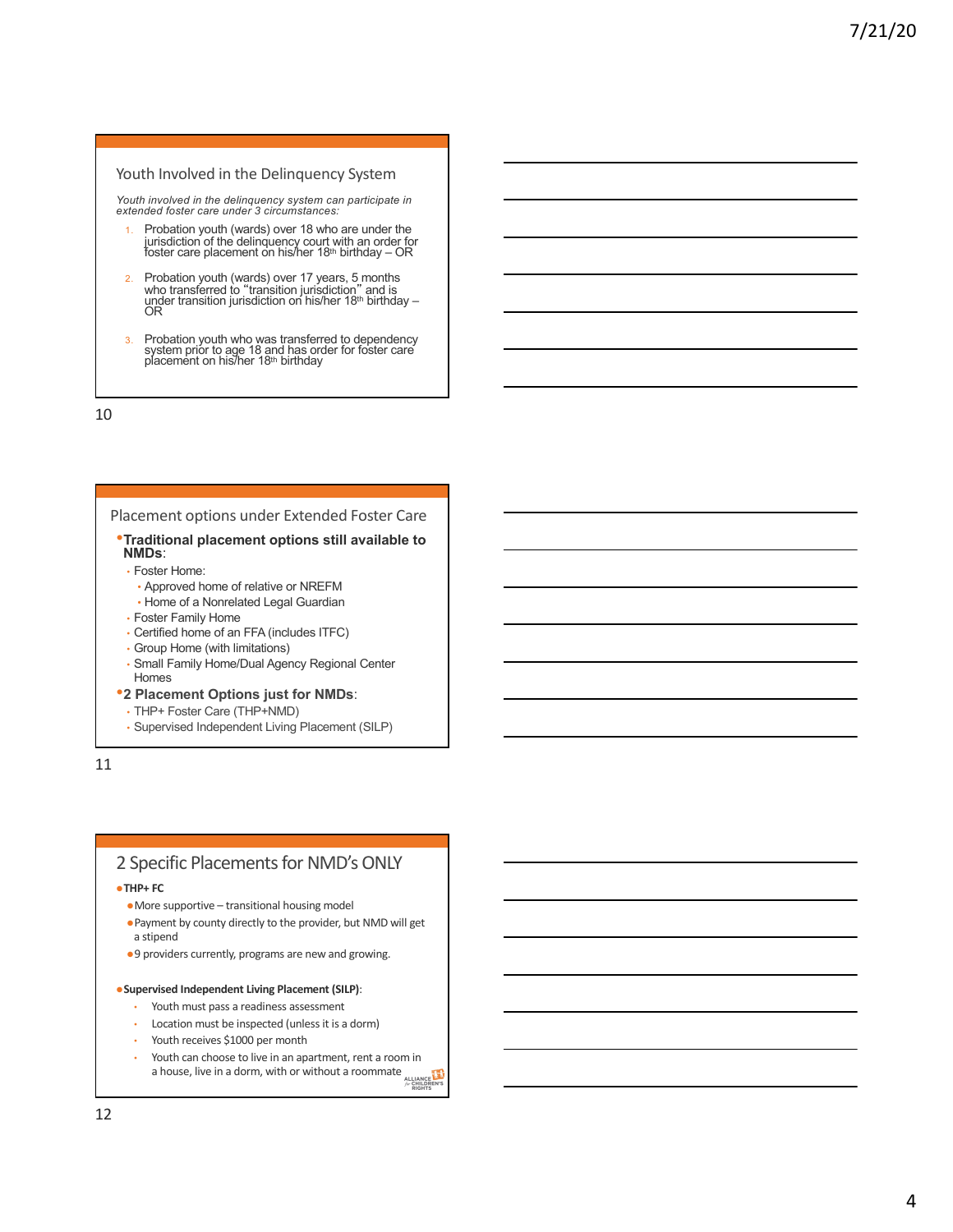# OTHER TYPES OF PERMANENCY OPTIONS FOR NON-MINORS

13

#### How did EFC affect permanency paths and benefits?

- Non-Related Legal Guardian can continue to receive AFDC-FC benefits until the youth is 21 -- it does not matter when guardianship was established
- Relative Legal Guardian receiving KinGAP benefits can continue to receive until youth is 21 if:
	- Kin-GAP payments commenced when youth was age 16 or older **OR**
	- Youth has verified disability
- Adoptive parents can continue to receive AAP benefits until the youth is 21 if:
	- AAP payments commenced when youth was age 16 or older **OR** • Youth has verified disability

14

#### AB 2454

- Beginning on January 1, 2015, AB 2454 went into effect. **Welfare and Institutions Code Section 388.1 was amended to provide that youth are eligible to re-enter foster care if:**
- He or she is a nonminor former dependent, as defined in subdivision (aa)<br>of Section 11400, who received aid after attaining 18 years of age under<br>Kin-GAP pursuant to Article 4.5 (commencing with section 11360) or Article *11405,* and
- **whose former guardian or guardians no longer provide ongoing support to**, and **no longer receive aid** on behalf of, the nonminor after the nonminor attained 18 years of age, but before age 21…
- (4) He or she is a nonminor who **received adoption assistance payments**<br>after attaining 18 years of age pursuant to Chopter 2.1 (commencing with Section<br>16115) of Port 4 of Division 9 and his or her adoptive parent or pa **longer provide ongoing support** to, and **no longer receive benefits** on<br>behalf of, the nonminor after the nonminor attained 18 years of age, but<br>before he or she attains 21 years of age. (emphasis added)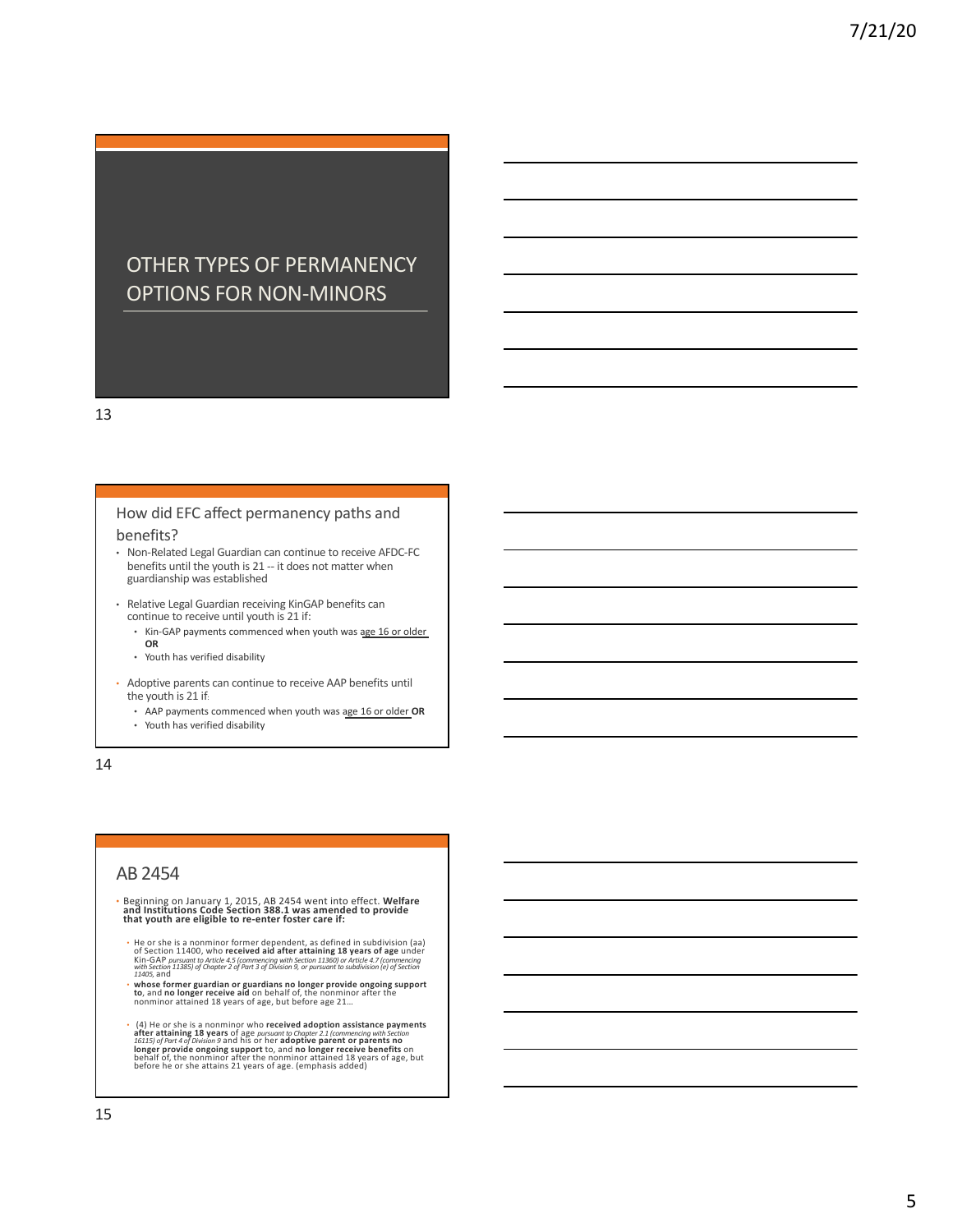#### Am I eligible for extended funding after 18?

- If I was placed in a legal guardianship with my aunt after I turned 17 and the case is now closed?
- If I was placed in a legal guardianship with my neighbor when I was 8 and the case is now closed?
- If I was adopted after I turned 16 (and my AAP payments didn't start until I turned 16), and when I turn 18, I'm attending school or working 80 hours per month?

16

#### Am I eligible for re-entry to foster care after 18?

- If my adoptive parent was receiving extended AAP payments for me until I turned 19, at which point my adoptive parent died and payments stopped?
- If I was placed in a legal guardianship by the dependency court after I turned 16, my legal guardian was receiving extended KinGAP payments for me after I turned 18, and then when I was about 18.5, my legal guardian kicked me out of the house?
- If the dependency court returned me home to my mom's care and closed my case when I was 17?

17

#### TAY Resources

- § Sign up for ACR's newsletter: https://kids[alliance.org/resources/](https://kids-alliance.org/resources/)#
- § ACR's C[OVID-19 Resources: https://kids-all](https://kids-alliance.or/covid-10/)iance.or/covid-19/
- § LA Opportunity Youth Collaborative's Instagram Page: [Follo](https://www.instagram.com/la_oyc/)w us on Instagram!
- § Sign up for LA Opportunity Youth Collaborative's Weekly [Updates: Jo](https://us9.campaign-archive.com/home/%3Fu=3e1457f9b933527f726361a7c&id=64c74b1d7f)in Our Mailing List
- § Learn ab[out ILP resources at](http://www.ilponline.org/) www.ilponline.org
- § Access [prior ACR trainings: https://kids-allian](https://kids-alliance.org/resources/)ce.org/resources/
- **ifoster free phone application:** [https://www.tfafo](https://www.tfaforms.com/4811639)rms.com/4811639